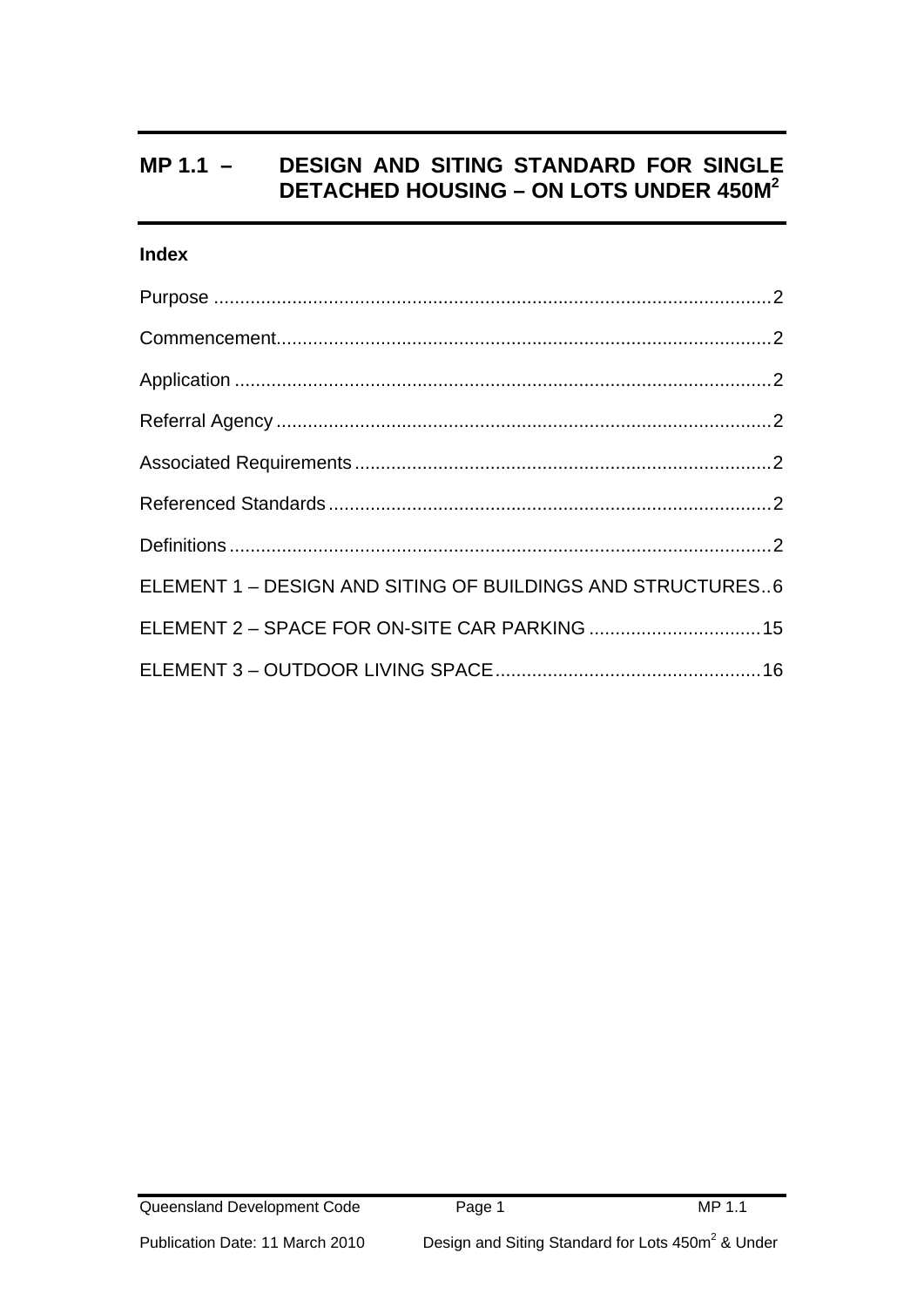## <span id="page-1-0"></span>**Purpose**

To provide good residential design that promotes the efficient use of a *lot*, an acceptable amenity to residents, and to facilitate off street parking.

## **Commencement**

This version of MP 1.1 commences on 26 March 2010 and replaces the part published on 16 November 2007.

## **Application**

MP 1.1 applies to new *building* work for single *detached dwellings* (Class 1) and associated Class 10 *buildings* and *structures* on lots less than 450m<sup>2</sup> in *area* including "*community title lot*s" having only one *detached dwelling* on a *lot*.

MP 1.1 does not apply to:

- a) Development in an *urban development area*; or
- b) Except for swimming pools, structures less than 1m above natural ground

**Note 1** - Development in an *urban development area* must comply with the requirements of the land use plan for the area and guidelines issued by the Urban Land Development Authority

## **Referral Agency**

The Local Government is a concurrence agency as per items 19 and 21 in schedule 7, table 1 of the *Sustainable Planning Regulation 2009*.

## **Associated Requirements**

Compliance with this standard may not be the only requirement. Planning schemes, local laws, State Acts and other IDAS codes may impose additional requirements.

## **Referenced Standards**

There are no Australian Standards referenced by this standard.

## **Definitions**

**Note 2 -** Italicised words within the body of the text are defined.

*Acceptable solution* has the same meaning as Building solution in the Building Code of Australia – Volume 2.

*Access place* means a minor cul-de-sac street providing local residential access, with shared traffic, pedestrian and recreation use.

*Access street* means a street providing local residential access with shared traffic, pedestrian and recreation use with local traffic access priority.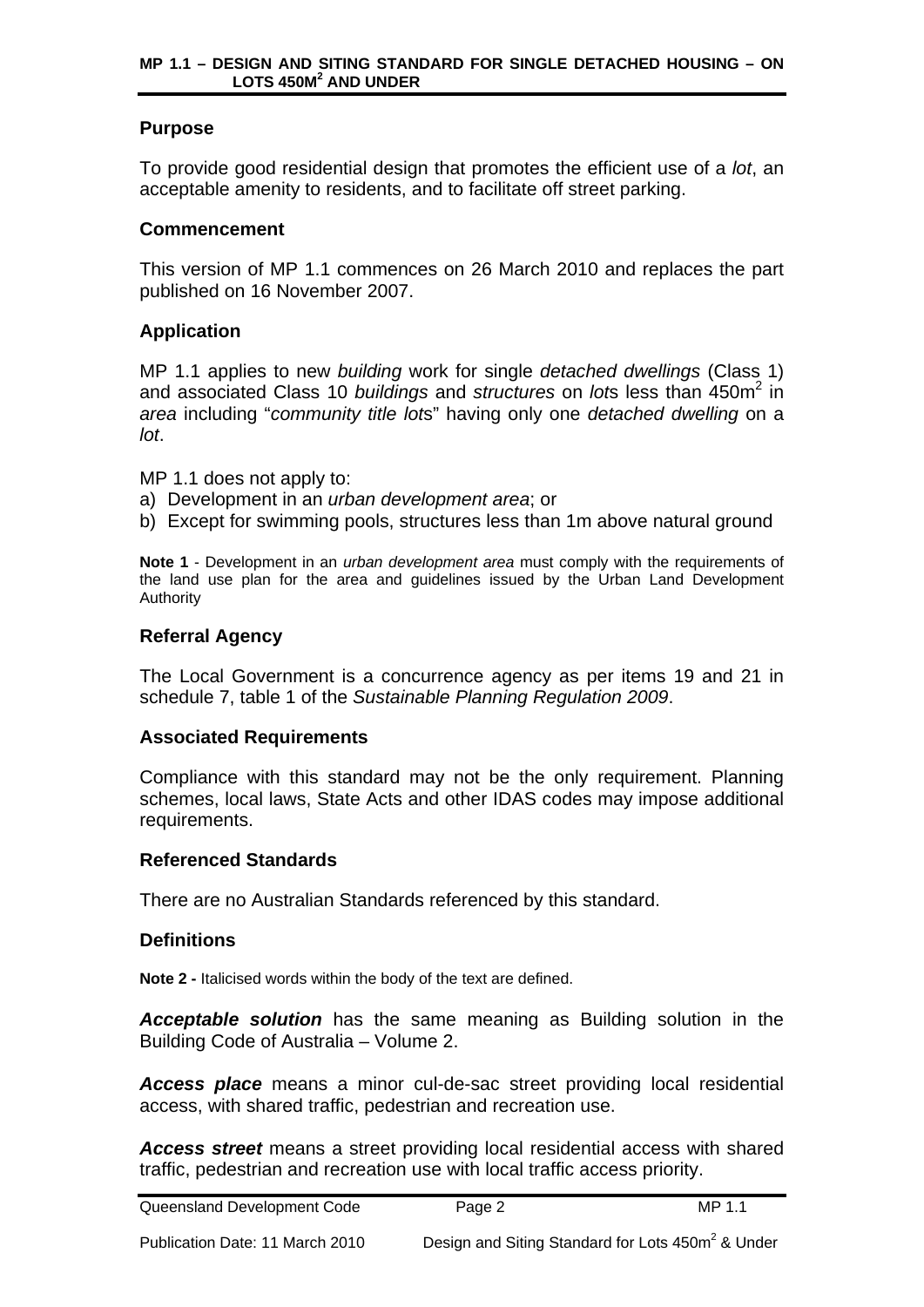*Area* means for enclosed spaces, the *area* including the outside wall; and for unenclosed spaces, the *area* is measured along a line 600mm in from the perimeter of the roof.

*Balcony* means any external platform, attached to and accessed from a *building* and 1 metre or more above adjacent finished ground level.

*Building* has the same meaning as in the *Building Act 1975*.

*Building height* means the vertical distance between natural surface level of the ground and the apex of a *building*'s roof, but not including any receiving antennae, chimneys or flues.

*Carport* means a class 10a *building*, other than a *garage*, providing covered vehicular parking.

**Note 3 -** Also refer to *Open carport* and *Garage.*

*Collector Street* means a street providing for local residential access and local traffic movement within performance limits defined in Queensland Streets.

*Community Title* refers to title created by subdivision of land by way of a standard format plan of a *community title* scheme given under the provisions of the *Body Corporate and Community Management Act 1997* (BCCM Act).

*Depth of a lot* means either the dimension at right angles to the *road* boundary or the average of the relevant dimensions at right angles to an irregular *road* boundary.

*Detached dwelling* means a single dwelling not attached to another dwelling and on an individual *lot*.

*Frontage* means the *road* alignment of a *lot*.

*Garage* means an enclosed class 10a *building*, providing covered vehicular parking.

*Habitable room* has the same meaning as in the *Building* Code of Australia.

*Height* of a *building* or *structure* at any point for the purpose of determining its *setback* from a boundary means the vertical distance between the *outermost projection* and the natural ground.

**Note 4 -** Refer also to *Mean height* and *Building height*.

*Lot* means a separate, distinct parcel of land on which a *building* is to be built, or is built.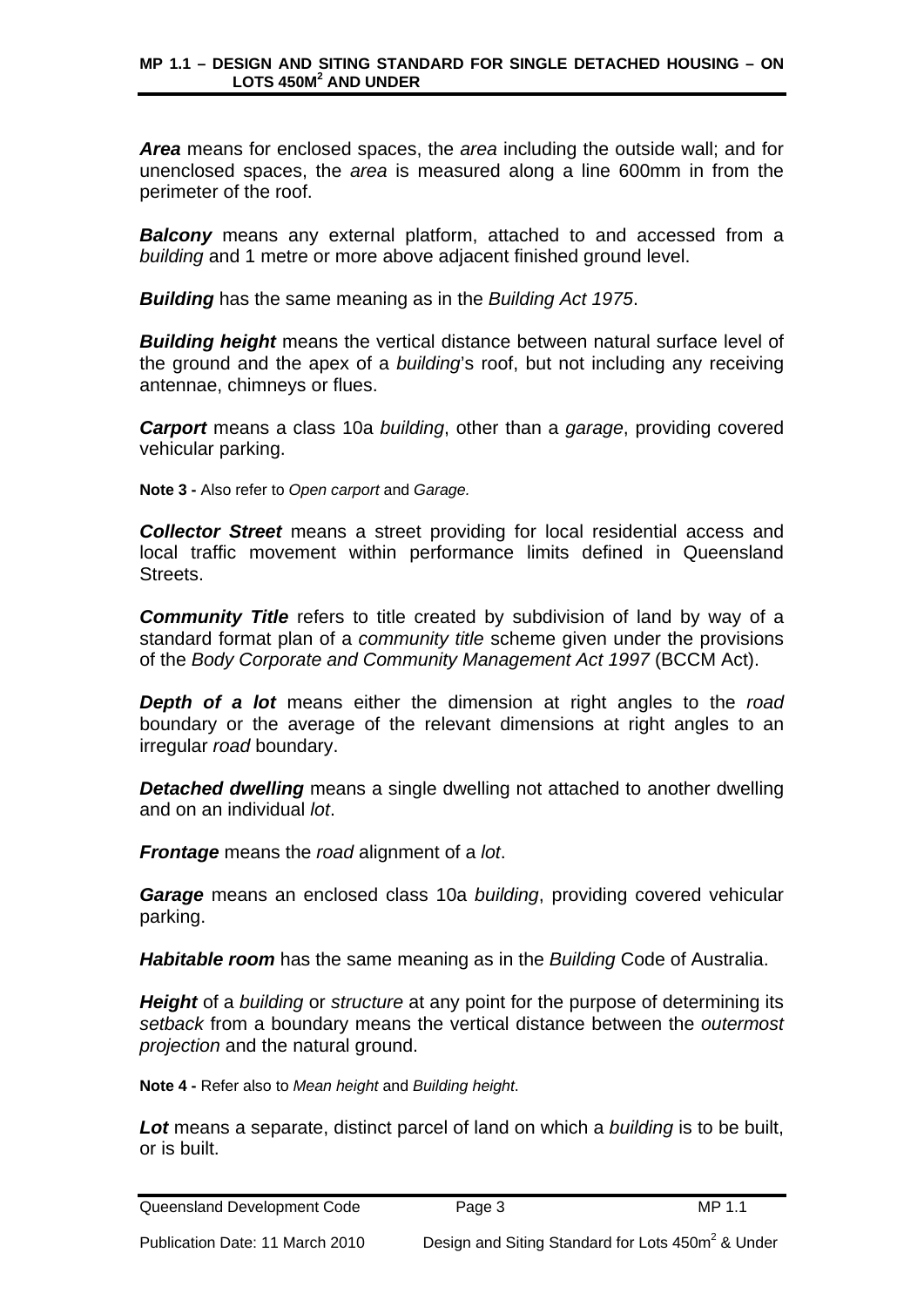*Mean height*, of a *building* or *structure*, means the vertical *height* worked out by dividing –

- (b) the total elevational *area* of the wall of a *building* or *structure* facing the boundary; by
- (c) the horizontal length of the *building* or *structure* facing the boundary.

# *Natural ground surface*, for a *lot*, means

- (a) the ground level of the *lot* on the day the first plan of survey showing the *lot* was registered; or
- (b) if the ground level on the day mentioned in paragraph (a) is not known, the *natural ground surface* as determined by the *building* certifier.

*Nominated road frontage* means the *road frontage* nominated by the Local Government for the *area*.

## *Open Carport* means a *carport* with –

- (a) two sides or more open, and a side is also considered open where the roof covering adjacent to that side is not less than 500mm from another *building* or a side or rear allotment boundary; and
- (b) not less than one-third of its perimeter open.

*Outermost projection* means the *outermost projection* of any part of a *building* or *structure* including, in the case of a roof, the outside face of the fascia, or the roof *structure* where there is no fascia, or attached sunhoods or the like, but does not include retractable blinds, fixed screens, rainwater fittings, or ornamental attachments.

*Performance Criteria* has the same meaning as "performance requirement" in the Building Code of Australia – Volume 2.

*Rear boundary clearance*, refer to side and *rear boundary clearance*.

*Road* means –

- (a) an *area* of land dedicated to public use as a *road*; or
- (b) an *area* open to , or used by, the public and developed for, or has, as 1 of its main uses, the driving or riding of motor vehicles; and
- (c) does not include a pedestrian or bicycle path.

*Road boundary clearance*, for a *building* or *structure* on a *lot* means the shortest distance measured horizontally from the *outermost projection* of the *building* or *structure* to the vertical projection of the boundary of the *lot* adjacent to the *road*.

*Secondary frontage* means the *road frontage* of a *lot* as determined by the Local Government.

Queensland Development Code Page 4 MP 1.1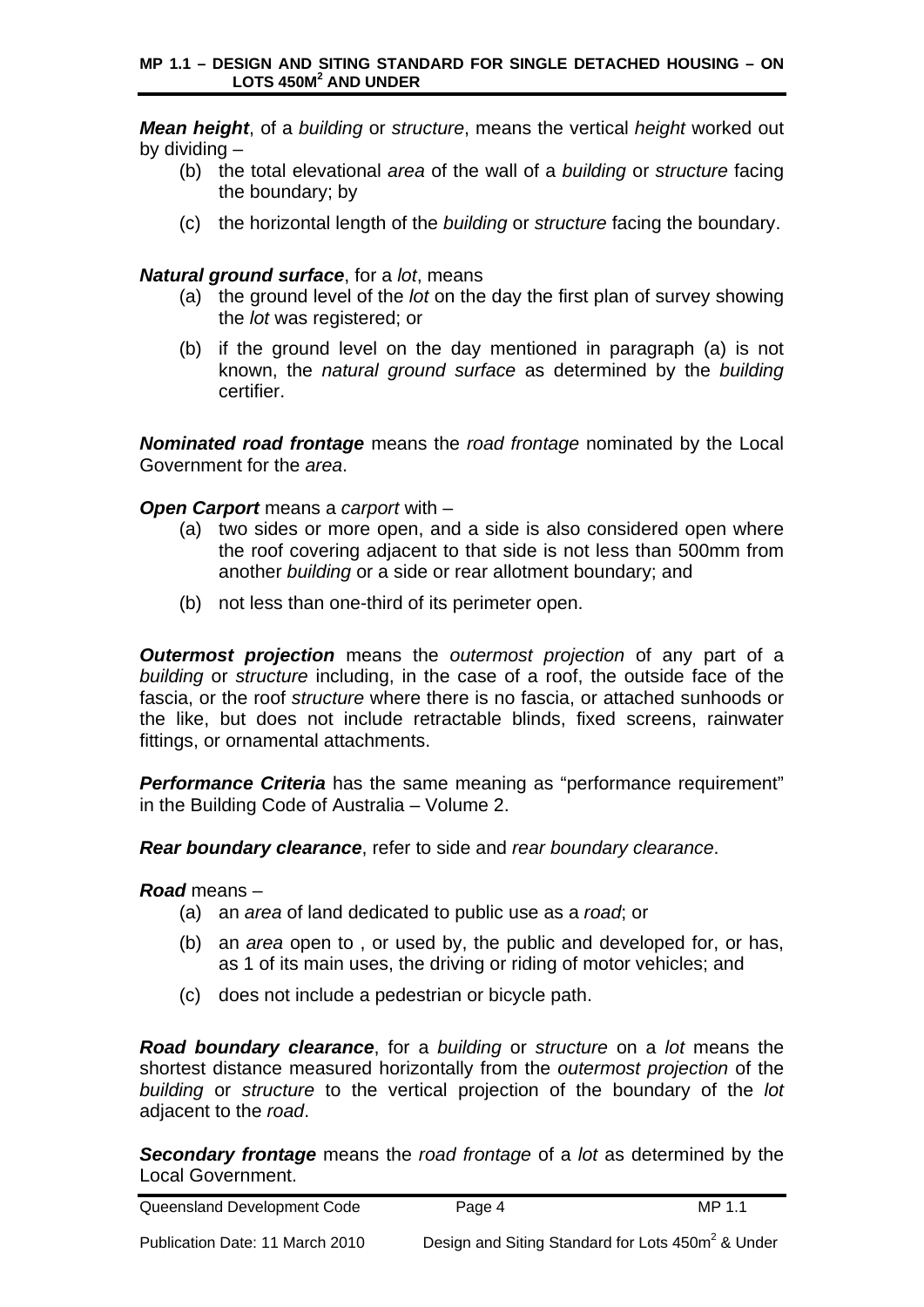## *Setback* means:

- a) for a building or structure other than a swimming pool, the shortest distance measured horizontally from the *outermost projection* of the *building* or *structure* to the vertical projection of the boundary of the *lot*.
- b) for a swimming pool, the shortest distance measured horizontally from the water's edge to the vertical projection of a boundary of the *lot*

## *Side and rear boundary clearance* means:

- a) for a building or structure other than a swimming pool, the shortest distance measured horizontally from the *outermost projection* of the *building* or *structure* to the vertical projection of the boundary of the *lot*
- b) for a swimming pool, the shortest distance measured horizontally from the water's edge to the vertical projection of a boundary of the *lot*

*Slope* means the gradient of the natural ground of a *lot* measured across a 20m x 20m *area* over the *building* location, or where the *lot* is less than 20m wide – 20m x width of *lot*.

*Structure* has the same meaning as in the *Building Act 1975*.

*Urban development area* has the same meaning as that given in the Urban Land Development Authority Act 2007.

*Window* has the same meaning as in the *Building* Code of Australia.

*Window/Balcony Screen* means a translucent, perforated or slatted barrier, including a fence, constructed of durable material and having –

- (a) if perforated
	- (i) a maximum 25% openings; and
	- (ii) each opening not more than 50mm square; or
- (b) if slatted or louvred -
- (c) a maximum of 25% opening with clear vision at 90 to the plane of the window; and
- (d) each opening not more than 50mm clear vision at 90 to the plane of the window.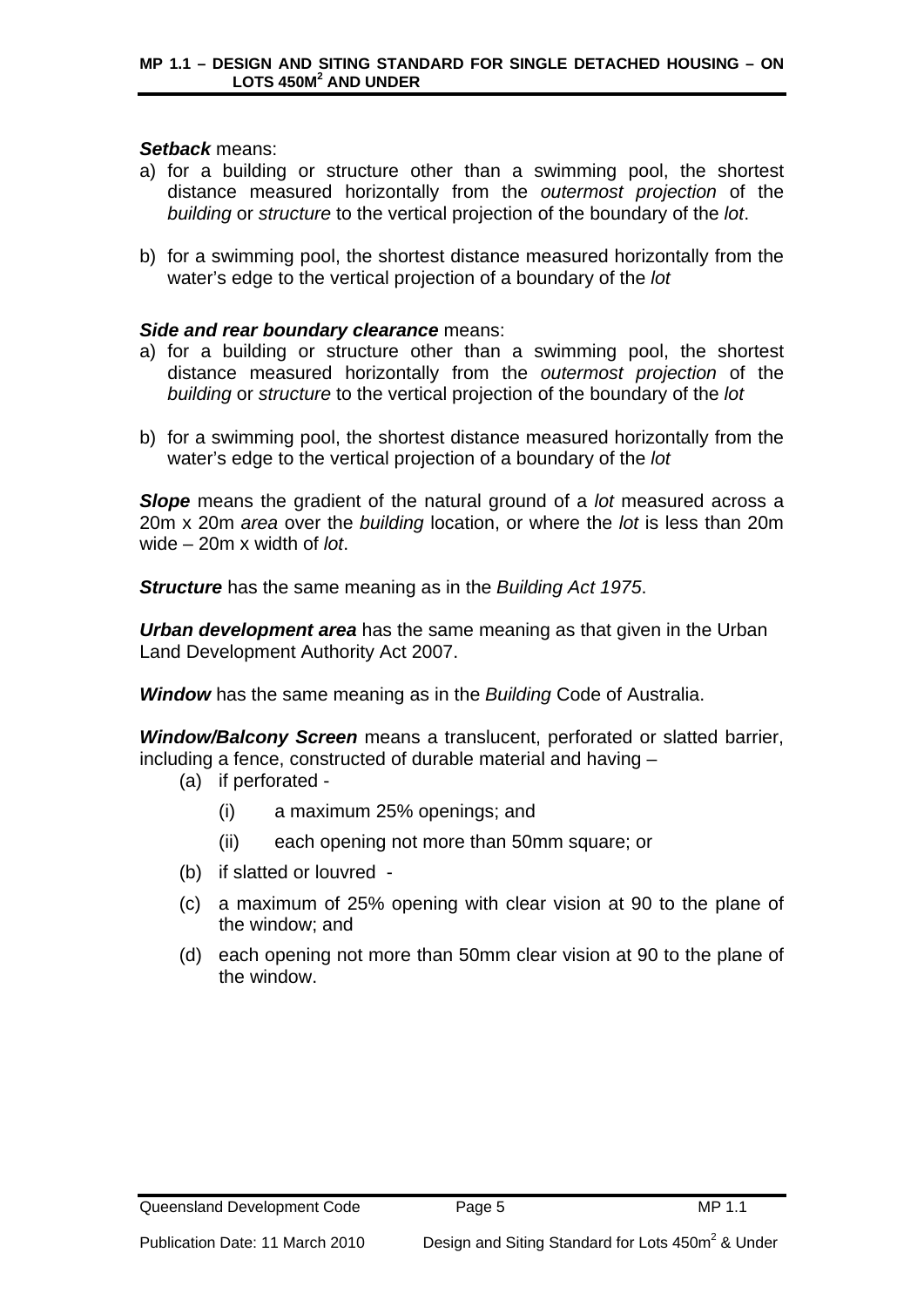# <span id="page-5-0"></span>**ELEMENT 1 – DESIGN AND SITING OF BUILDINGS AND STRUCTURES**

*PERFORMANCE CRITERIA\*

## **Buildings and structure**

- **P1** The location of a *building* or **A1**  *structure* facilitates an acceptable streetscape, appropriate for –
	- (a) the bulk of the *building* or *structure*; and
	- (b) the *road* boundary *setbacks* of neighbouring *buildings* or *structure*; and
	- (c) the outlook and views of neighbouring residents; and
	- (d) nuisance and safety to the public.

*ACCEPTABLE SOLUTIONS*

- (a) For a *detached dwelling* the minimum *road setback* is:
	- (i) as in **Table A1**; or

| TABLE A1                             |                                       |                                               |
|--------------------------------------|---------------------------------------|-----------------------------------------------|
| <b>Street Type</b>                   | Minimum<br>Frontage<br>setback<br>(m) | Minimum<br>side to<br>corner<br>street<br>(m) |
| Access place<br>and Access<br>street | 3.0                                   | 1.0                                           |
| Collector<br>street                  | 4.0                                   | 2.0                                           |

- (ii) where there are existing *detached dwellings* on both adjoining *lot*s and at least one of the *detached dwelling*s is *setback* from the *road* between 3m and 6m, and the difference between their *road setbacks* is-
	- (A) not more than 2m- a distance between the two *buildings* (**Figure 1**); or

## **Figure 1**



WHERE B LESS A IS NOT MORE THAN 2M SETBACK = ANY DISTANCE BETWEEN A AND B

Queensland Development Code Page 6 MP 1.1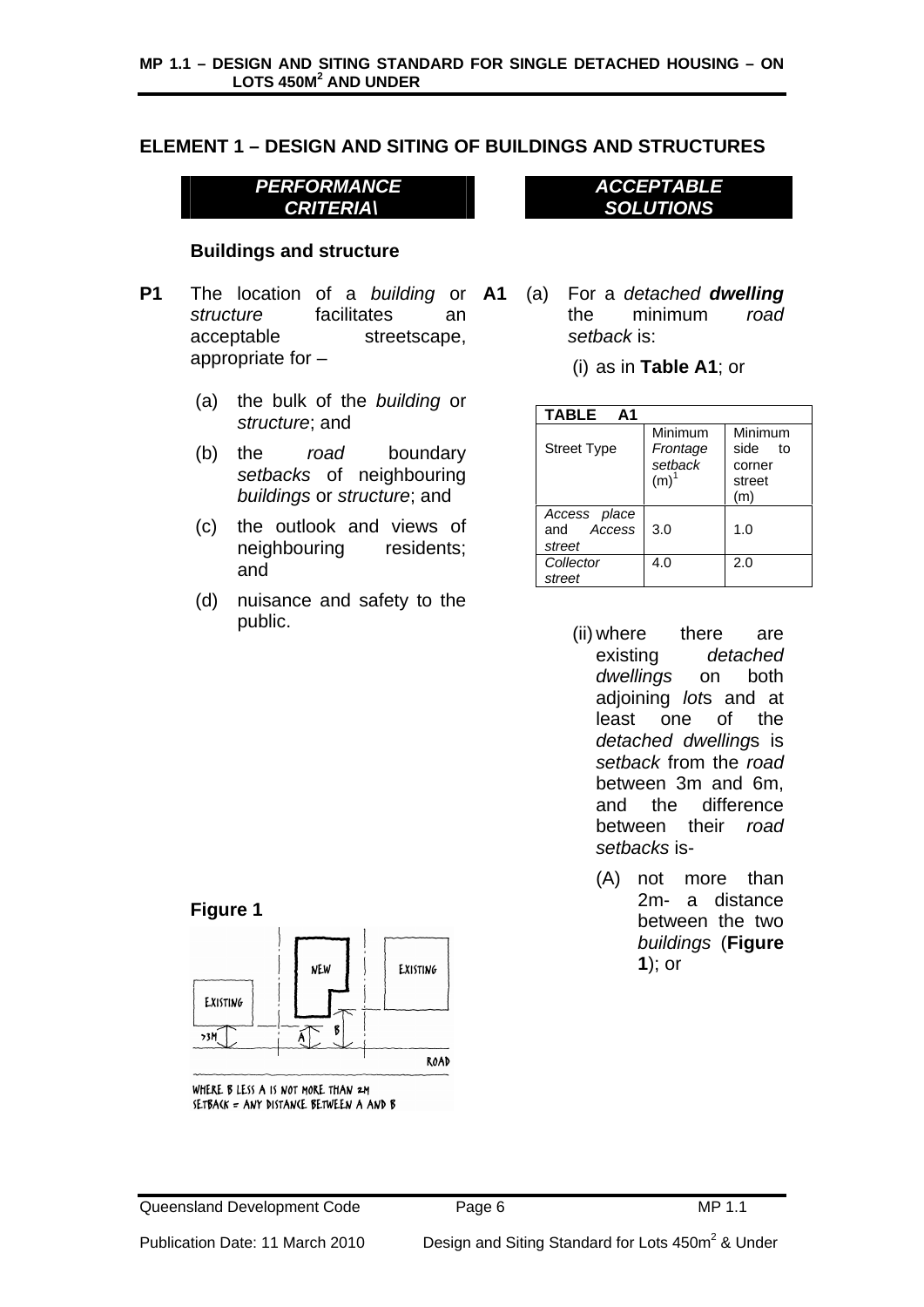*ACCEPTABLE SOLUTIONS*

(B) more than 2m- the average of the *road setbacks* of the adjacent *buildings*

(**Figure 2**); and



WHERE B LESS A IS 2M OR MORE SETBACK = AVERAGE DISTANCE BETWEEN A AND B

### Queensland Development Code Page 7 Page 7 MP 1.1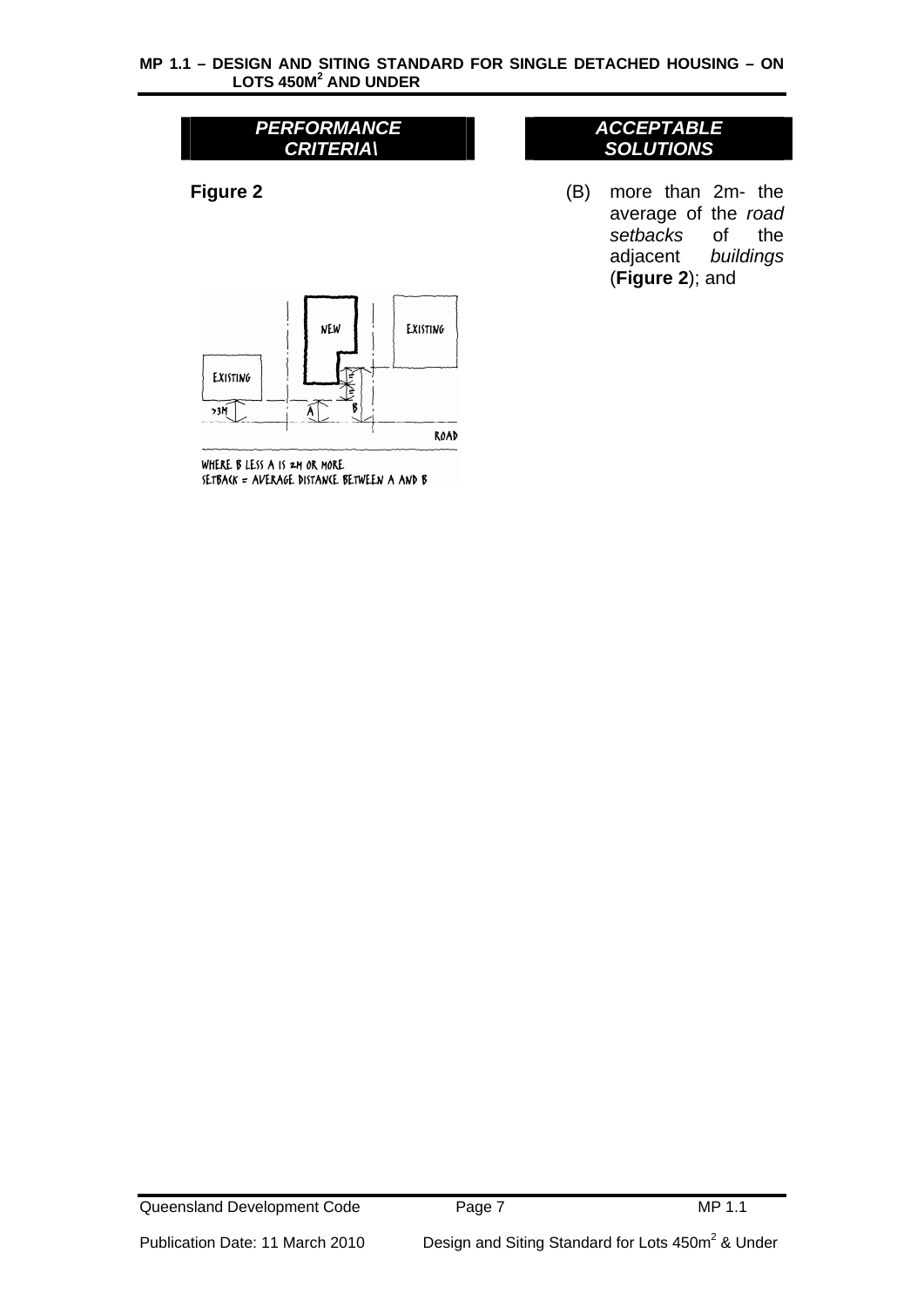

SETBACK = ANY DISTANCE BETWEEN A AND B

## **Figure 4**



## *ACCEPTABLE SOLUTIONS*

(iii) where adjacent *buildings* have *road setbacks* of 3m or less – any distance between the *setbacks* (**Figure 3**)

- (b) For a *garagel carport* the minimum *road setback* is-
	- (i) as for A1(a); and
	- (ii) for a rectangular or near rectangular *lot*, the elevational dimension of openings facing the street is the lesser of 6m and 50% of the street *frontage*. (**Figure 4**)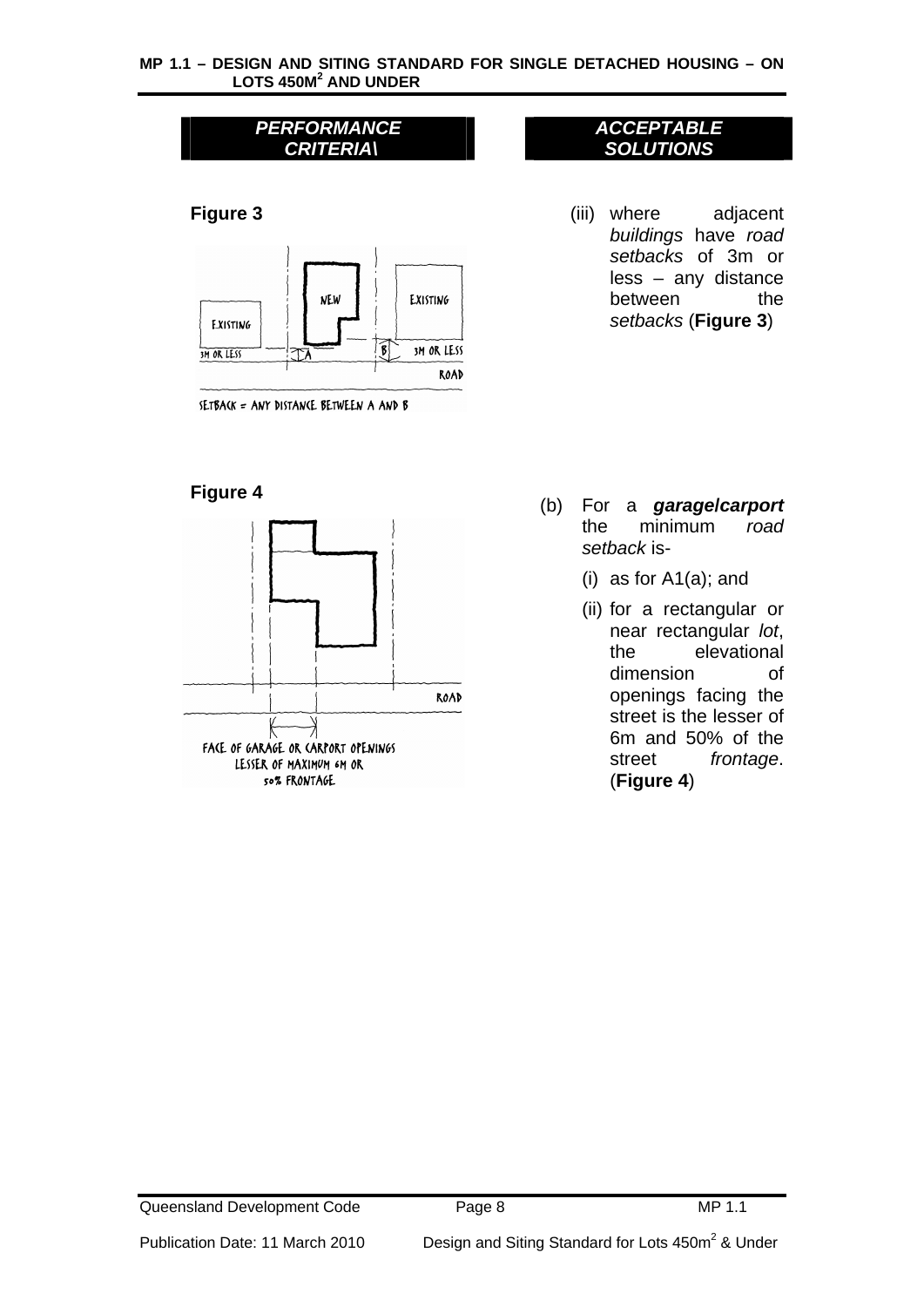

# **Figure 5**



## *ACCEPTABLE SOLUTIONS*

- (c) For a **corner** *lot*, the minimum *road setback* is-
	- (i) as for  $A1(a)$ ; and  $(b)$ (i) and (ii); except
	- (ii) where the average depth of the *lot* is 24m or less:
		- (A) for the *nominated road frontage* – as Table A1 (**Figure 5**); and
		- (B) for the other *road frontage* – as for A1; provided
		- (C) no *building* or *structure* over 2m high is built within a 9m by 9m truncation at the corner of the 2 *road frontages*.
- (d) For *structures* minimum *road setbacks* are as for  $A1(a)$ , (b), and (c) except  $for -$ 
	- (i) **swimming pools** where the minimum distance from the water to the *road frontage* is –
		- (A) where the vertical distance to the coping above the finished ground level is not more than 1.2m – 1.5m; or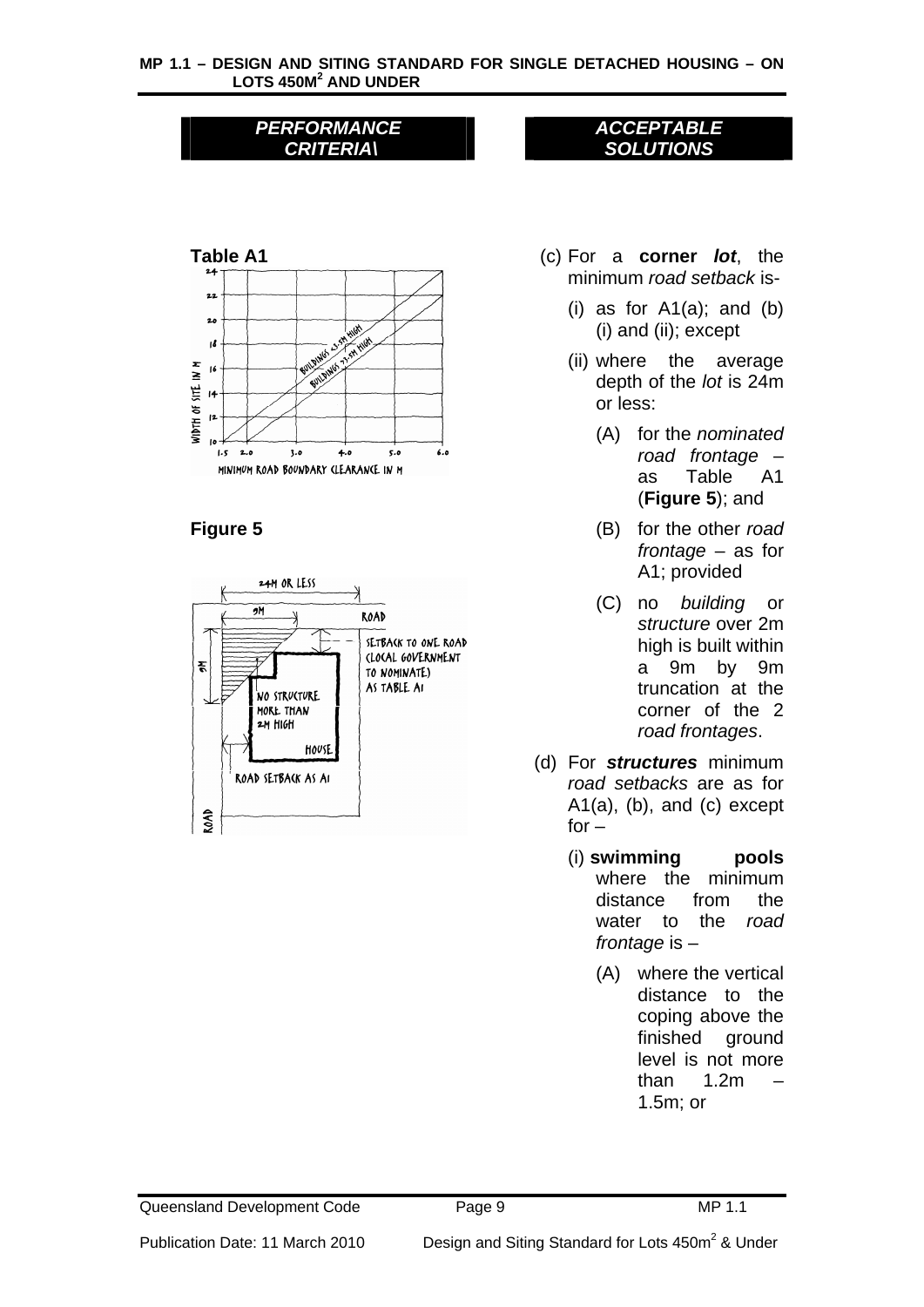## *ACCEPTABLE SOLUTIONS*

- (B) where a solid wall or fence at least 1.8m high above finished ground level is constructed between the water and the *road frontage* and the top of the wall or fence is at least 1.0m above the top of the coping of the pool, – no requirement; and
- (ii) **screens, fences**, retaining walls or a combination of screens fences or retaining walls not more than 2m in *height*; and
- (iii) roofed **gatehouses** and arches having a –
	- (A) maximum *area* of  $4m^2$ ; and
	- (B) not more than 2m wide elevation to street; and
	- (C) not more than 3m in *height*.

- **P2** *Buildings* and *structures*
	- (a) provide adequate daylight and ventilation to *habitable rooms*; and
	- (b) allow adequate light and ventilation to *habitable rooms* of *buildings* on adjoining *lot*s.
	- (c) do not adversely impact on
- **A2** (a) The **side and** *rear boundary clearance* for a part of the *building* or *structure* is –
	- (i) where the *height* of that part is 4.5m or less - 1.5m; and
	- (ii) where the *height* of that part is greater

Publication Date: 11 March 2010 Design and Siting Standard for Lots 450m<sup>2</sup> & Under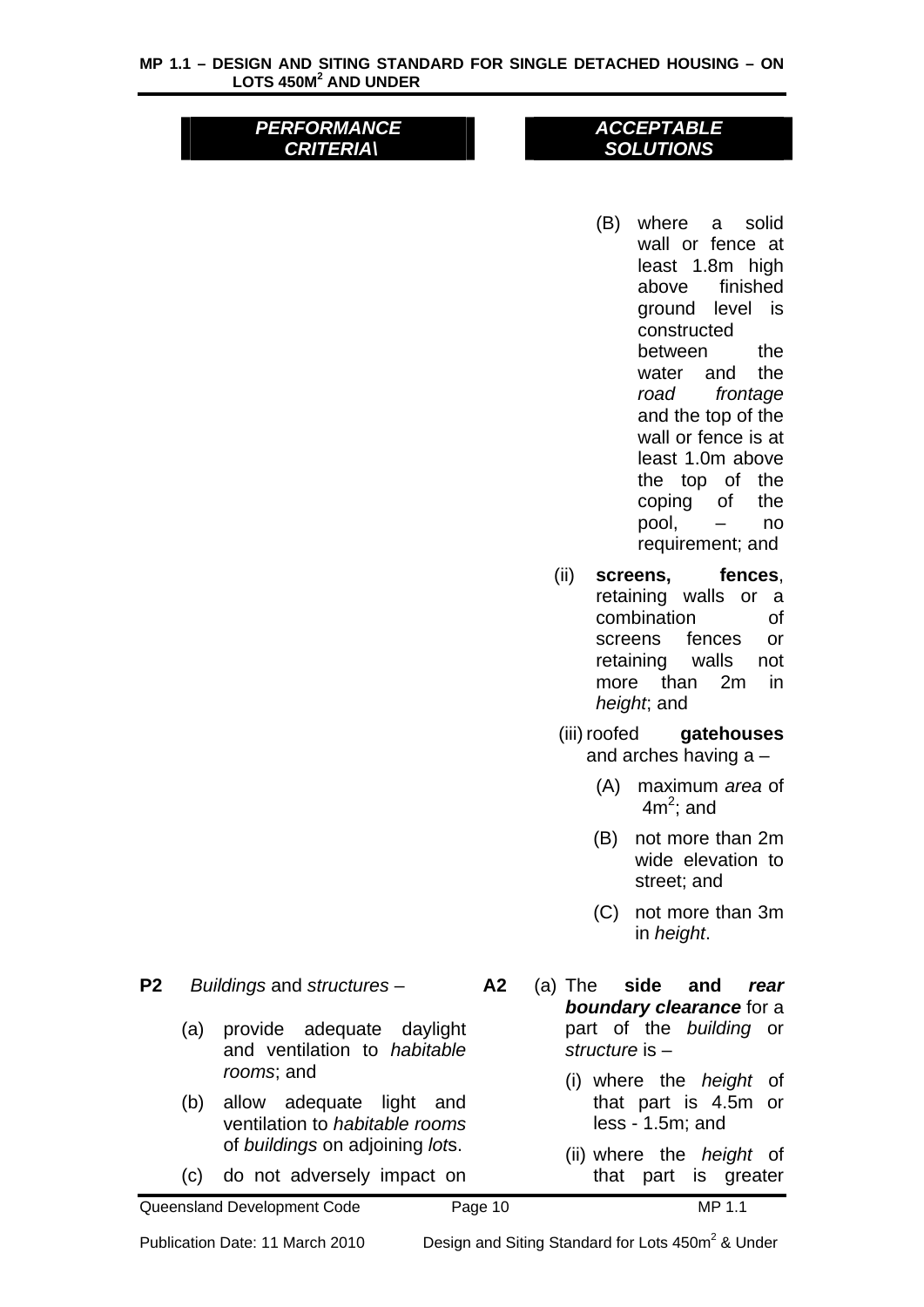the amenity and privacy of residents on adjoining *lots*.

## *ACCEPTABLE SOLUTIONS*

than 4.5m but not more than 7.5m - 2m; and

- (iii) where the *height* is greater that 7.5m - 2m plus 0.5m for every 3m or part exceeding 7.5m.
- (b) For a rectangular or near rectangular **narrow** *lot* with a 15m or less *frontage*, the minimum side and rear *setbacks* for that part are  $-$ 
	- (i) where the *height* is not more than  $7.5m - in$ accordance with **Table A2**; and
	- (ii) where the *height* is more than  $7.5 \text{ m}$  – 2m plus 0.5 m for every 3 m or part of 3m by which the *height* exceeds 7.5m.
- (c) *Structures* may be exempted from A2 (a) and (b) where-
	- (i) the *structure* is not a deck, patio, pergola, verandah or the like other than one permitted under A2 (c) (v)
	- (ii) the *structure* is not used for entertainment, recreational purposes or the like
	- (iii) a screen, fence or retaining wall or a

Publication Date: 11 March 2010 Design and Siting Standard for Lots 450m<sup>2</sup> & Under

## **Table A2**

| Road Frontage     | Side and Rear       |            |  |
|-------------------|---------------------|------------|--|
|                   | boundary clearances |            |  |
|                   | eight               |            |  |
| in metres         | in metres           |            |  |
|                   | 4.5 or less         | 4.5 to 7.5 |  |
| $14.501 - 15.000$ | 1.425               | 1.900      |  |
| $14.001 - 14.500$ | 1.350               | 1.800      |  |
| $13.501 - 14.000$ | 1.275               | 1.700      |  |
| $13.001 - 13.500$ | 1.200               | 1.600      |  |
| $12.501 - 13.000$ | 1.125               | 1.500      |  |
| $12.001 - 12.500$ | 1.050               | 1.400      |  |
| $11.501 - 12.000$ | 0.975               | 1.300      |  |
| $11.001 - 11.500$ | 0900                | 1.200      |  |
| $10.501 - 11.000$ | 0.825               | 1.100      |  |
| 10,500 or less    | 0.750               | 1.000      |  |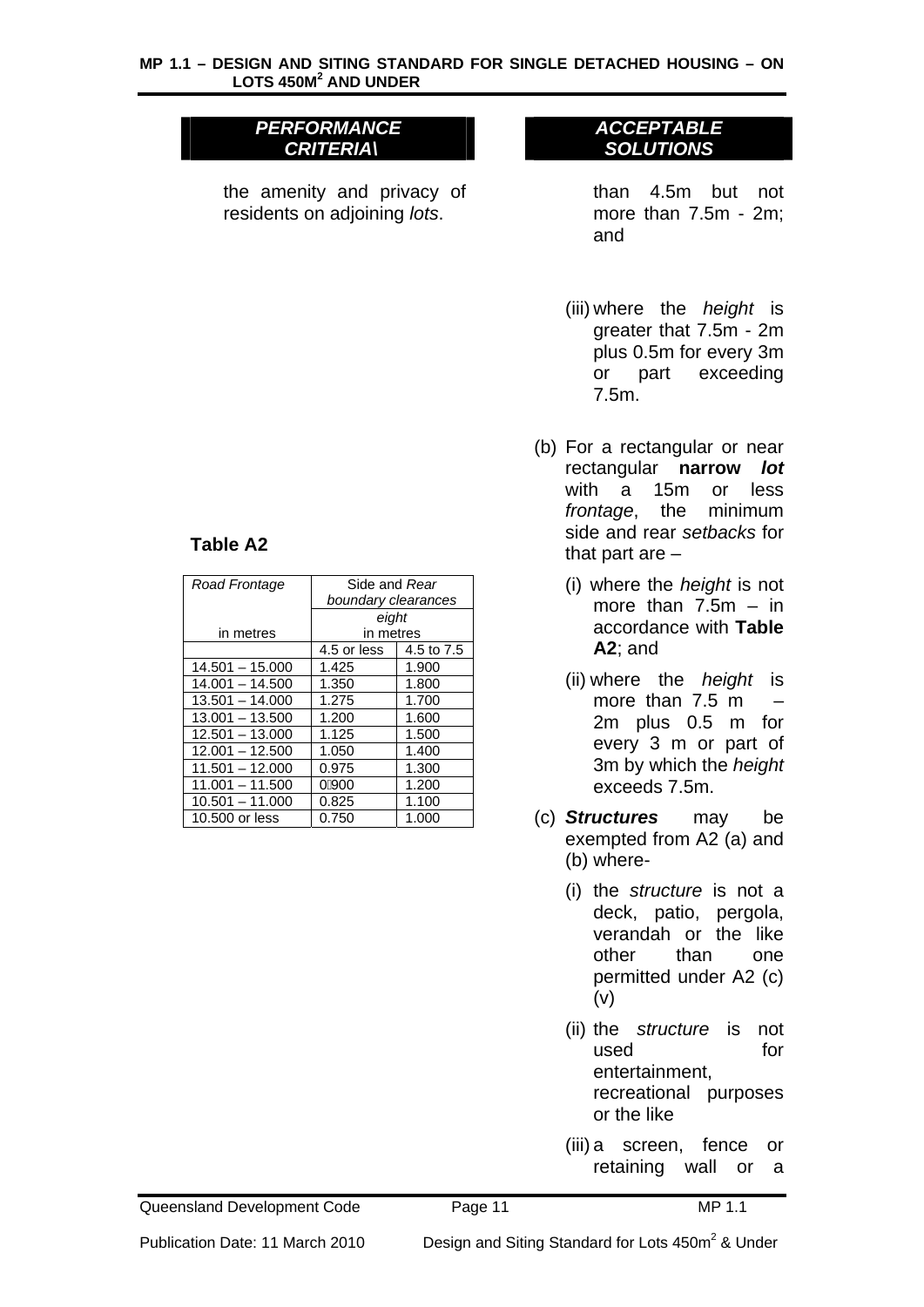# *ACCEPTABLE SOLUTIONS*

combination of screens, fences of retaining walls not more than 2m high; or

- (iv) a rainwater tank, including any supporting structure such as a stand, is not more than 2..4m high.
- (v) Subject to (ii), it is a pergola or other *structure* which is-
	- (A) not enclosed by walls or roofed; and
	- (B) not more than 2.4m in *height* at the boundary; and
	- (C) primarily ornamental or for horticultural purposes.
- (d) **Subject to A2(c), class 10a** *buildings* or parts may be within the boundary clearances nominated in A2 (a) and (b) where-
	- (i) the *height* of a part within the boundary clearance is not more than 4.5m and has a *mean height* of not more than 3.5m; and
	- (ii) the total length of all *buildings* or parts, of any class, within the boundary clearance is not more than 9m along any one boundary; and;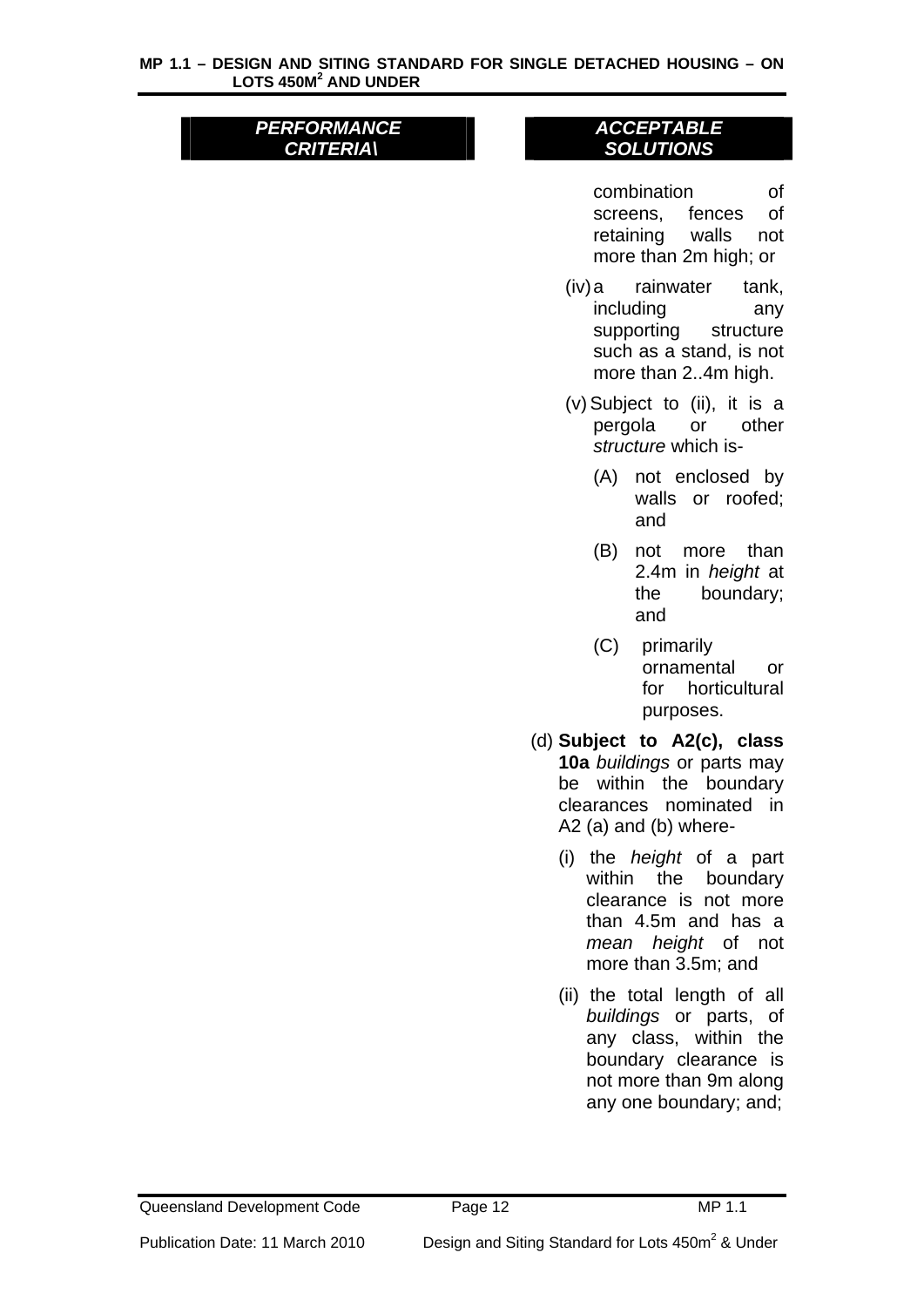## *ACCEPTABLE SOLUTIONS*

(iii) the class 10a *buildings* or parts within the boundary clearance are located no closer than 1.5m to a required *window* in a *habitable room* of an adjoining dwelling.

(e) **Swimming pools** may be within the boundary clearances nominated in A2(a) and (b) where -

- (i) a solid wall or fence, constructed to prevent water entry onto adjoining lots, at least 1.8m high above finished ground level, is erected between the swimming pool and the boundary of the lot; and
- (ii) The top of the wall or fence is at least 1.0m above the top of the coping of the pool.
- P3 Adequate open space is A3 provided for recreation, service facilities and landscaping.
- **P4** The *height* of a *building* is not to unduly –
	- (f) overshadow adjoining houses; and
	- (g) obstruct the outlook from adjoining *lot*s.
- **P5** *Buildings* are sited and designed to provide adequate visual privacy for neighbours.

**A3** The maximum *area* covered by all *buildings* and *structures* roofed with impervious materials, does not exceed 50% of the *lot area*.

For lot slopes-

- (a) up to 15%, the *building height* is not more than 8.5m; and
- (b) of 15% or more, the *building height* is not more than 10m.
- Where the distance separating a *window* or *balcony* of a *detached dwelling* from the side or rear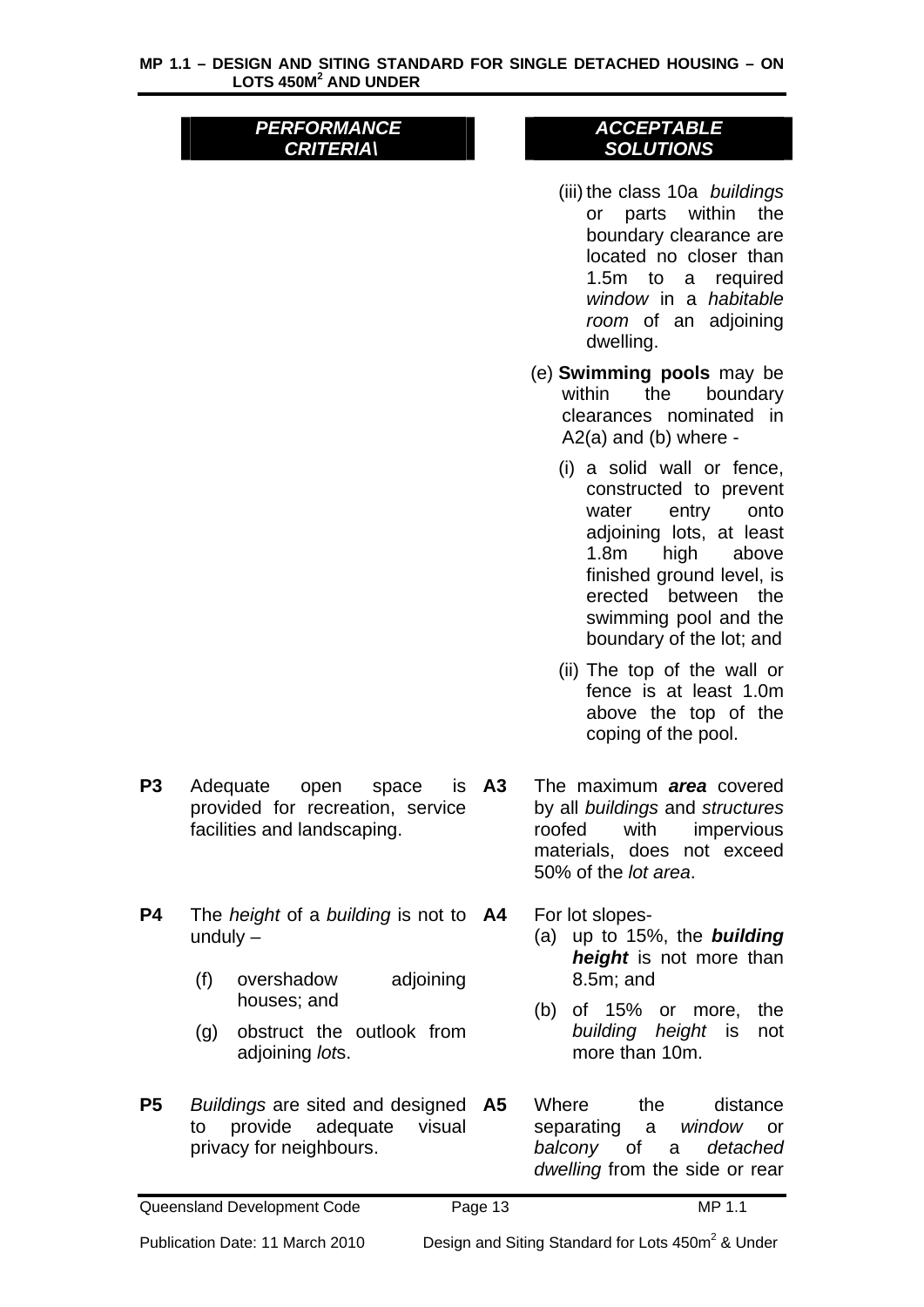| PERFORMANCE      |
|------------------|
| <b>CRITERIA\</b> |
|                  |



WINDOW OPENINGS FOR VISUAL PRIVACY

**P6** The location of a *building* or *structure* facilitates normal *building* maintenance.

*ACCEPTABLE SOLUTIONS*

**Figure 6 boundary is less than 1.5 m –** 

- (a) a permanent *window* and a balcony has a *window/balcony screen* extending across the line of sight from the sill to at least 1.5m above the adjacent floor level; or
- (b) a *window* has a sill *height* more than 1.5m above the adjacent floor level, or
- (c) a *window* has obscure glazing below 1.5m (**Figure 6**).
- **A6** A wall is
	- (a) set back a minimum of 750mm from the side or rear boundary; or
	- (b) where less than 750mm to the boundary, maintenance free, such as unpainted or untreated masonry or prefinished steel sheeting..
- **P7** The size and location of A7 *structures* on corner sites provide for adequate sight lines.

# **Figure 7**



**A7 Fences, screens, and retaining walls and other**  *structures* are not more than 1m high within a truncation made by 3 equal chords of a 6m radius curve at the corner of the 2 *road frontages* (**Figure 7**).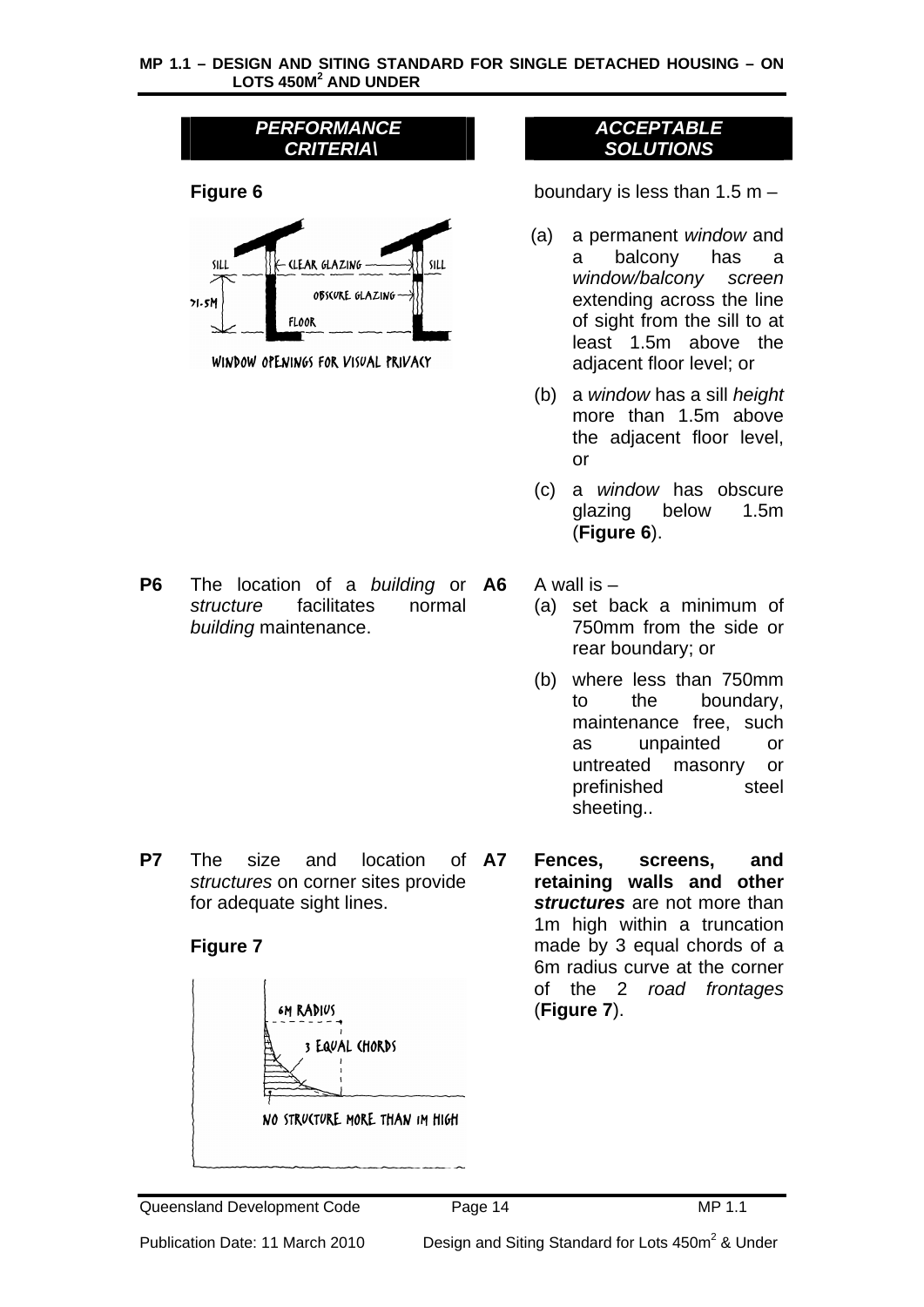# <span id="page-14-0"></span>**ELEMENT 2 – SPACE FOR ON-SITE CAR PARKING**

## *PERFORMANCE REQUIREMENTS*

- **P8** Sufficient space for on-site A8 carparking to satisfy the projected needs of residents and visitors, appropriate for –
	- (a) the availability of public transport; and
	- (b) the availability of onstreet parking; and
	- (c) the desirability of onstreet parking in respect to the streetscape; and
	- (d) the residents likelihood to have or need a vehicle.

## **Figure 8**



## *ACCEPTABLE SOLUTIONS*

- **A8** (a) For each *detached dwelling* space is provided for parking two vehicles on the *lot* and the space has –
	- (i) minimum dimensions as follows:
		- (A) for a **single uncovered** parking space- 4.9m by 2.6m wide; and
		- (B) for a **single covered** parking space- 5m by 3m wide; and
		- (C) for a **double covered** parking space 5 by 5.5m wide; and
		- (D) for a **single** *garage* 6m by 3m wide internally; and
		- (E) for a **double** *garage*-6m by 5.7m wide internally.
	- (b) Car parking spaces maybe in tandem, provided one space is behind the *road setback* required under Element 1 (**Figure 8**).